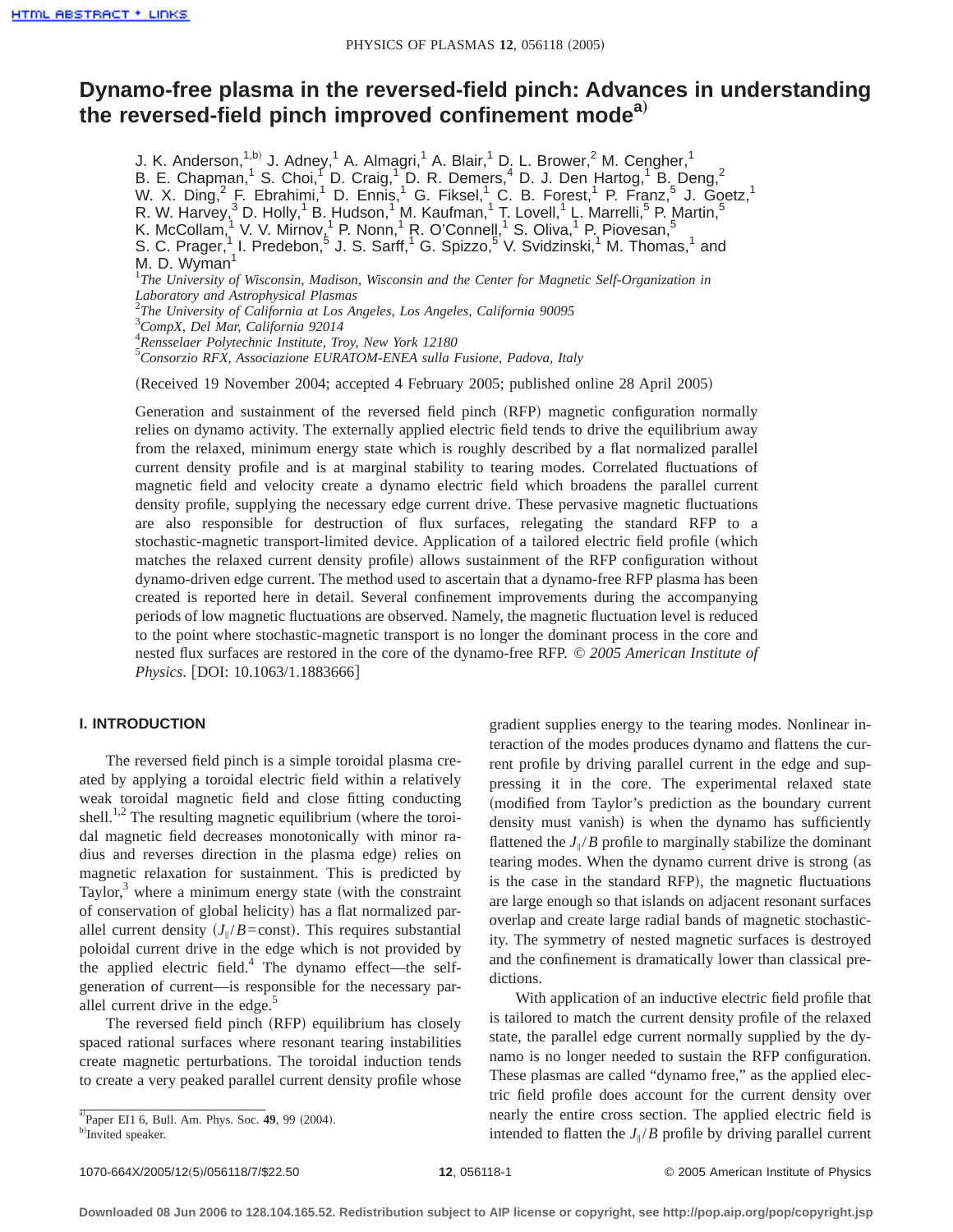in the edge, thereby providing stabilization to tearing modes.<sup>6</sup> Both the  $J_{\parallel}$  and **B** profiles are modified<sup>7,8</sup> (including a substantial central peaking of the parallel current density),  $J_{\parallel}/B$  undergoes a relatively subtle change but does stabilize the plasma to tearing modes, and the mode amplitudes are observed to decrease dramatically. This narrows the islands to the point where they no longer overlap, and there is an increase in confinement consistent with the restoration of nested flux surfaces in the plasma core.

This paper consists of two parts. First, a demonstration that the reversed field pinch can exist without a dynamo is presented. A study of the parallel Ohm's law is used to quantify the level of dynamo activity: a plasma with zero dynamo activity is described by a simple form  $E_{\parallel} = \eta J_{\parallel}$ . Any discrepancy between  $E_{\parallel}$  and  $\eta J_{\parallel}$  is evidence of some form of noninductive current drive, including dynamo activity. Standard techniques are used to measure the resistivity and current density profiles; and a new method analogous to equilibrium reconstruction is used to compute the inductive electric field profile. As expected, there is a large imbalance in Ohm's law for the standard RFP, which is theoretically and experimentally<sup>10</sup> found to arise from the turbulent dynamo. Application of the tailored  $E_{\parallel}$  modifies the magnetic field, current density, and resistivity profiles, but somewhat remarkably it does indeed match the altered  $nJ_{\parallel}$  over nearly the entire cross section. Although transient, this is experimental demonstration of a RFP plasma free of dynamo-driven current.

The second part of the paper focuses on several confinement properties which are consistent with the restoration of core flux surfaces with a properly applied external electric field. The modification of the normalized current density profile stabilizes the tearing modes which effectively turns off the dynamo current drive. As the applied  $E_{\parallel}$  matches the  $nJ_{\parallel}$ of the improved equilibrium, there is no longer an external drive away from the relaxed state (which does exist in standard RFP operation), and a prolonged quiescent period is observed.

The experiments reported here were conducted in the Madison Symmetric Torus (MST) (Ref. 11)—a RFP with major radius 1.5 m and minor radius 0.52 m. The discharges studied herein have a plasma current of  $I_p \sim 400$  kA, central toroidal magnetic field  $B_{\phi}(0) \sim 0.4$  T, electron density  $n_e$  $\sim$ 1×10<sup>19</sup> m<sup>-3</sup>, and electron temperature up to  $T_e \sim$ 1 keV. A subset of current drive-modified discharges has been selected for this analysis based on similar magnetic and quiescent properties; in general there can be a large variance in discharge performance. The dynamo-driving magnetic fluctuations drop with the application of  $E_{\parallel}$  and a rapid confinement improvement is observed. Field line tracing illustrates clearly the transition from stochastic-magnetic transport to a state with other mechanisms needed to describe core transport. Although some stochasticity remains just inside the reversal surface—where the density of resonant tearing modes is highest—there is a significant measured temperature gradient in this region. An observation of fast (runaway) particles, which are notably absent from standard RFP plasmas, indicates nonstochastic confinement consistent with nested flux surfaces. Multiple distinct islands are observed in soft x-ray emission from the plasma core; this type of structure cannot be seen in a stochastic-magnetic region with overlapping islands. This gives solid experimental verification of the restoration of core flux surfaces.

## **II. OHM'S LAW BALANCE**

The degree of dynamo activity is monitored by a study of the parallel Ohm's law. A standard RFP plasma has one or more dynamo terms that are important, so a typical parallel Ohm's law is

$$
E_{\parallel} + \langle \widetilde{\mathbf{v}} \times \widetilde{\mathbf{b}} \rangle_{\parallel} - \frac{1}{ne} \langle \widetilde{\mathbf{j}} \times \widetilde{\mathbf{b}} \rangle_{\parallel} + \cdots = \eta J_{\parallel}, \tag{1}
$$

where  $E_{\parallel}$  is the parallel component of the inductive electric field,  $\eta$  is the plasma resistivity, and  $J_{\parallel}$  is the parallel current density. The remaining terms on the left-hand side are noninductive drive terms, including fluctuation-based dynamo mechanisms.  $\langle \tilde{\mathbf{v}} \times \tilde{\mathbf{b}} \rangle$  is the single fluid MHD dynamo and  $\langle \tilde{j} \times \tilde{b} \rangle$  is the Hall dynamo term which has recently been measured as a significant contributor in some regions in  $MST<sup>12</sup>$  In this work, we are not concerned with which particular dynamo mechanism $(s)$  is (are) active; the study here is a comparison between  $E$  and  $nJ$ . The difference between these quantities must be accounted for by dynamo.

### **A. Equilibrium and electric field reconstruction**

A quantitative study of Ohm's law requires accurate measurements of the electric field, resistivity, current density, and magnetic field profiles. We use kinetic measurements to determine the resistivity, standard equilibrium reconstruction<sup>13</sup> for magnetic field and current density profiles, and a new technique similar to equilibrium reconstruction to determine the electric field profile.<sup>14</sup>

The Grad–Shafranov equation

$$
\Delta^* \psi = -\mu_0 R J_{\phi},
$$
  
\n
$$
J_{\phi} = \frac{2\pi FF'}{\mu_0 R} + 2\pi R p',
$$
\n(2)

specifies the equilibrium (magnetic field and flux, current density, and pressure profiles) when the two free profiles  $(F=R_{\phi})$  and *p*, pressure) are specified. Here, the elliptic operator  $\Delta^* = R^2 \nabla \cdot (\nabla / R^2)$  and  $\psi$  is the poloidal magnetic flux, and *F* and *p* are functions of  $\psi$  only and are described by a set of free parameters. The free parameters are varied and on each iteration a comparison to all available data is made; in MST this includes kinetic measurements (e.g.,  $n_e$ ,  $T_e$ , and  $T_i$ ), external magnetic measurements [plasma current, toroidal flux,  $B_{\phi}(a)$ , and poloidally resolved measurements of  $B_{\theta}(a)$ , and internal magnetic measurements (such as |*B*| on axis via the motional Stark effect (MSE) and far-infrared polarimetry). A minimization routine finds the best set of free parameters yielding the best fit equilibrium.

The inductive electric field profile is determined by a method similar to that of standard equilibrium reconstruction. The partial derivative of Eq.  $(2)$  with respect to time is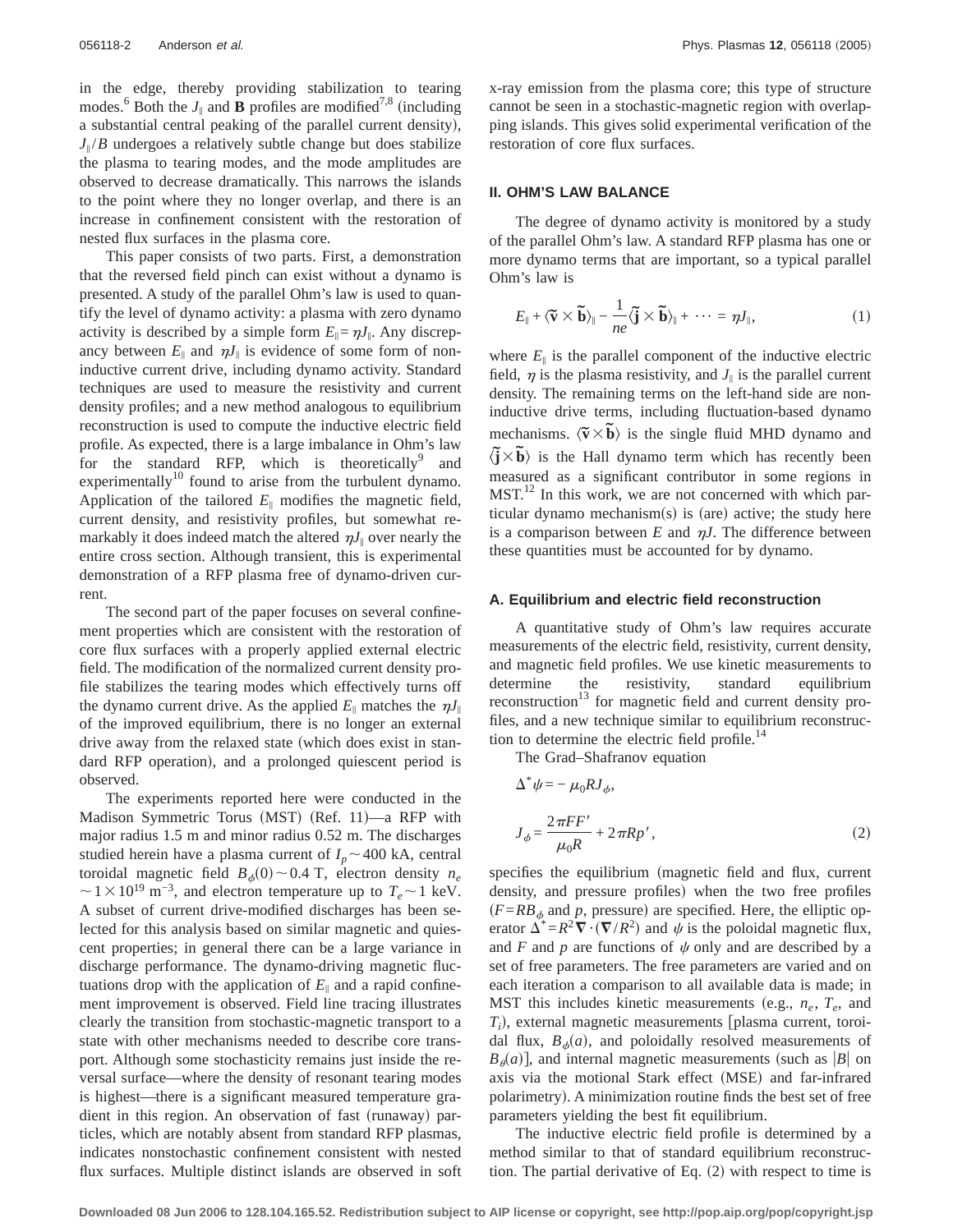$$
\Delta^* \frac{\partial \psi}{\partial t} = -\mu_0 R \frac{\partial J_{\phi}}{\partial t},
$$
\n
$$
\frac{\partial J_{\phi}}{\partial t}\Big|_{\mathbf{r}} = \frac{2\pi}{\mu_0 R} \Bigg[ \frac{\partial F}{\partial t} \Bigg|_{\psi} F' + F \frac{\partial F'}{\partial t} \Bigg|_{\psi} + (F'^2 + FF'')
$$
\n
$$
\times \left[ \frac{\partial \psi}{\partial t} \Bigg|_{\mathbf{r}} \right] + 2\pi R \left( \frac{\partial p'}{\partial t} \Bigg|_{\psi} + p'' \frac{\partial \psi}{\partial t} \Bigg|_{\mathbf{r}} \right), \quad (3)
$$

where the profiles of *F*,  $p'$ , and  $\psi$  (and thus *F'*, *F''*, and  $p''$ ) are supplied by the equilibrium solution. The two free profiles  $\partial F/\partial t$  and  $\partial p/\partial t$  are evaluated at a constant poloidal flux profile. The time derivative of the current density and poloidal flux profiles are computed at fixed spatial points, determined by a grid drawn on the plasma cross section, and hence this method incorporates directly changing flux geometry. Specification of the two new free profiles determines the time rate of change of magnetic flux and hence toroidal and poloidal electric field profiles. Comparison to the time derivatives of all available magnetic signals on each iteration determines the best fit. This has proven experimentally convenient, as many of the magnetic diagnostics are loop type; that is, the conventional data are actually integrations of measured voltages. The data fit in this technique are the actual measurements. The uncertainty in the electric field is governed by factors similar to those in standard equilibrium reconstruction. The MSE measurement of  $|B(0)|$  versus time adds a very strong constraint to the time-derivative fit. The fits shown here are computed with three free parameters in  $\partial F'/\partial t$  (compared to four or five free parameters for *F'* used in typical equilibrium reconstruction). This somewhat limits the generality (and the uncertainty in) the resultant profiles.

With  $E$ ,  $\eta$ , and *J* measured, an investigation of Ohm's law is possible. Figure 1 illustrates the pervasive role of dynamo activity in the standard reversed field pinch. The edge region shows an imbalance in Ohm's law, where dynamo terms account for the parallel current drive. There is also a strong imbalance in the core; here the dynamo opposes parallel current drive (again acting in a sense to flatten the current density).

### **B. Suppression of dynamo: Dynamo-free RFP**

The imbalance in Ohm's law in Fig. 1 is striking over nearly the entire radius; this is an indication of strong relaxation. It is therefore the goal to apply an electric field which better matches  $nJ_{\parallel}$ ; namely, a profile with a large, positive value at the boundary to drive the parallel current in the resistive edge and a decreased value near the center. This provides a normalized current density profile (modified slightly from the standard RFP) which is stable to tearing modes with the conventional dynamo current drive replaced by an externally induced electric field.

Figure  $2(a)$  is a plot of the applied electric field in the dynamo-free RFP (gray, red online) with a comparison to the standard RFP electric field (black line). The parallel electric field is generated from two edge applied components; the details can be found in Ref. 15. It is important to note that the poloidal electric field is applied by injecting negative



FIG. 1. (Color online). Comparison between current and current drive profiles in the standard RFP. The striking mismatch between the applied inductive electric field and the product of resistivity and current density demonstrates that dynamo current drive is rampant.

toroidal flux at the plasma boundary. The magnetic field in the core is largely unaffected [as seen in Fig.  $2(b)$ ] and the applied voltage is contained in the outer region of the plasma; the parallel component of the electric field has a minimum just inside the reversal layer. This results in a nearly optimized parallel electric field profile as both the



FIG. 2. (Color online). Plots for the applied electric field  $(a)$ ,  $q$   $(b)$ , and normalized parallel current density (c) are shown for standard (black lines) and dynamo-free (dashed lines, red online) RFP plasmas.  $E_{\parallel}$  is modified drastically from the standard case, as are the edge magnetics indicated by *q*;  $J_{\parallel}/B$ , however, is not substantially altered.

**Downloaded 08 Jun 2006 to 128.104.165.52. Redistribution subject to AIP license or copyright, see http://pop.aip.org/pop/copyright.jsp**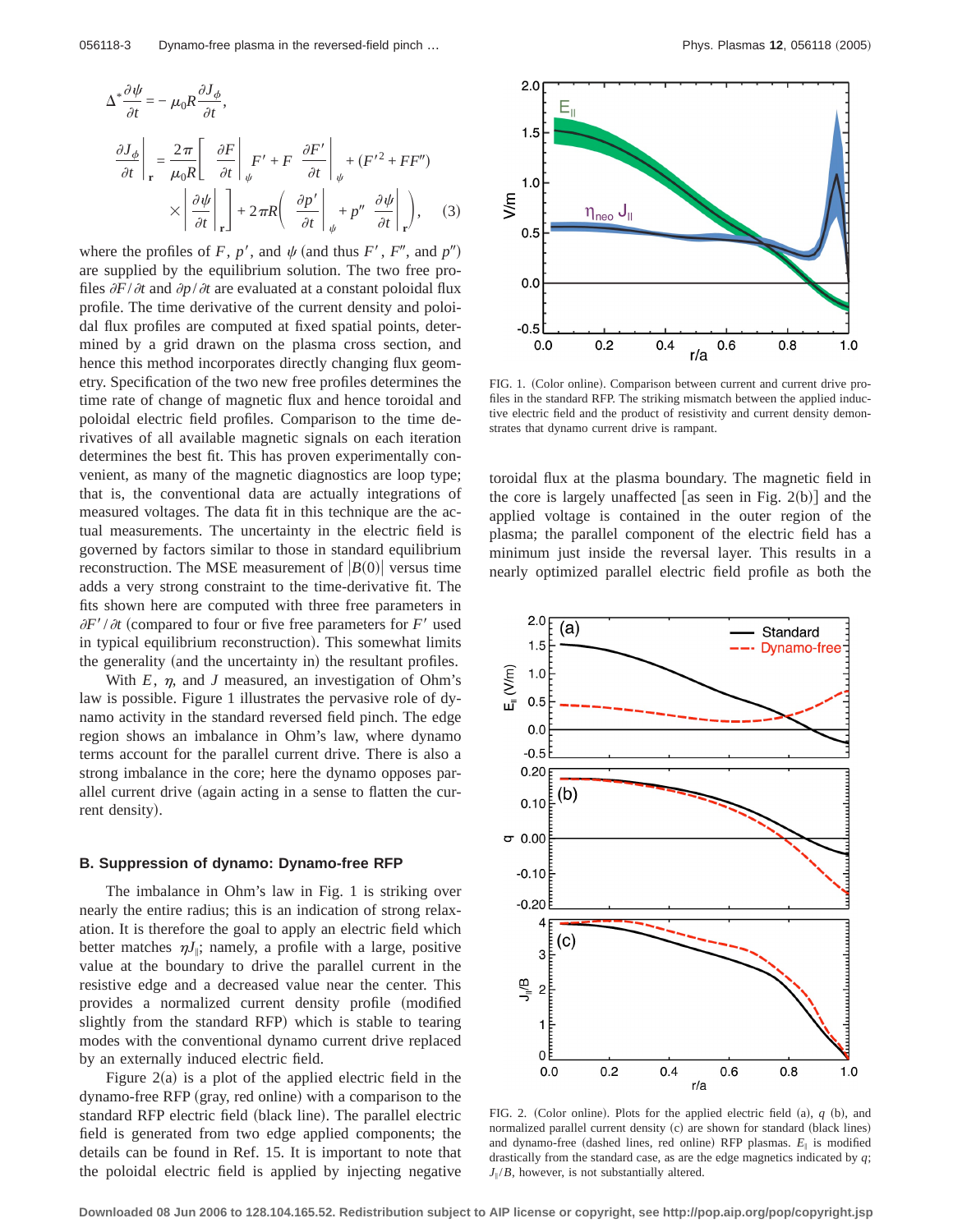

FIG. 3. (Color online). Comparison between current and current drive in the dynamo-free RFP.  $E_{\parallel}$  matches  $nJ_{\parallel}$  over nearly the entire cross section, indicating a simple Ohm's law is valid and the RFP plasma can exist without dynamo current drive.

intended features are realized. The parallel component at the edge is large and positive, and the core value is decreased.

Figure  $2(c)$  demonstrates that while the current drive (electric field) and edge magnetics are substantially different during the dynamo-free period, the normalized parallel current density (paramount to studies of Ohm's law and stability to tearing modes) is not dramatically changed.

The temperature (and hence resistivity) profile changes substantially during the transition from relaxing to dynamofree; this has implications on Ohm's law balance. A detailed description of the resistivity measurement and justification that neoclassical theory can be used to compute it can be found in Ref. 14; in this work we have plotted the product of the resistivity and current density to facilitate comparison with the electric field profile.

A second look at Ohm's law balance, using the modified profiles of electric field and current density (and resistivity) plotted in Fig. 3, reveals a reversed-field pinch without dynamo current drive over nearly the entire cross section. This is an important result. This is experimental proof that the high  $\beta$  RFP configuration can exist without dynamo current drive. The practical benefit, as we discuss next, is that the large scale magnetic fluctuations which are responsible for dynamo current drive are also responsible for destruction of flux surfaces, large stochastic-magnetic transport, and the historically poor confinement of the RFP. Although the demand for electric field in the midradius region (near  $r/a$ =0.6) is low,  $E_{\parallel}$  is slightly below  $nJ_{\parallel}$  and this is not yet perfect balance of Ohm's law. Contrasting with Fig. 1, however, where the dynamo electric field is larger than the applied electric field in both the edge and the core, it is clear that this dynamo-free regime is distinct from the standard RFP.

### **III. CONFINEMENT PROPERTIES**

The reduction of magnetic fluctuations consistent with removal of dynamo current drive substantially alters the confinement properties. Transient application of the parallel



FIG. 4. (Color online). The edge value of the applied electric field vs time (a) identifies the start of the modified current drive period (leftmost dashed vertical line). Prior to the vertical line at  $t=0.008$  s,  $E_{\parallel}(a)$  is negative, indicative of a relaxing plasma. With the modified current drive profile, the magnetic fluctuation amplitude (b) is reduced, the  $D_{\alpha}$  emission is reduced (c), and soft x-ray emission increases steadily (d). The resulting improved confinement lasts until the external current drive expires and magnetic fluctuation activity resumes. Ohm's law is studied and shows a dynamo-free plasma at  $t=0.0165$  s (rightmost vertical dashed line) in this discharge.

electric field has led to increases in energy confinement and  $\beta$  in several RFP devices, see, e.g., Refs. 16–19. In the standard RFP, magnetic fluctuations responsible for current drive have radial components which are large enough to destroy flux surfaces over nearly the entire plasma. $^{20}$  Independent observations from several diagnostics (and appropriate modeling and theory) in the MST indicate that the improved confinement in the dynamo-free RFP is a result of a restoration of flux surfaces. The measurements described below indicate that flux surfaces are restored over much of the plasma volume. Magnetic fluctuations are sufficiently reduced to the point where stochastic-magnetic transport can no longer explain the measured thermal conductivity, the spectrum of fluctuations (as opposed to simply the total rms amplitude) governs global confinement, fast particles are confined, and multiple, distinct islands are observed.

Rapid changes to several telling signals are observed with the application of the tailored electric field (the onset is indicated by the dashed vertical line at  $t=0.008$  s in Fig. 4).  $E_{\parallel}(a)$  [Fig. 4(a)] is transformed from a negative value (indicative of a plasma relaxing through dynamo activity) to a positive value. The Ohm's law study above (which shows a dynamo-free state) is performed 8.5 ms after the application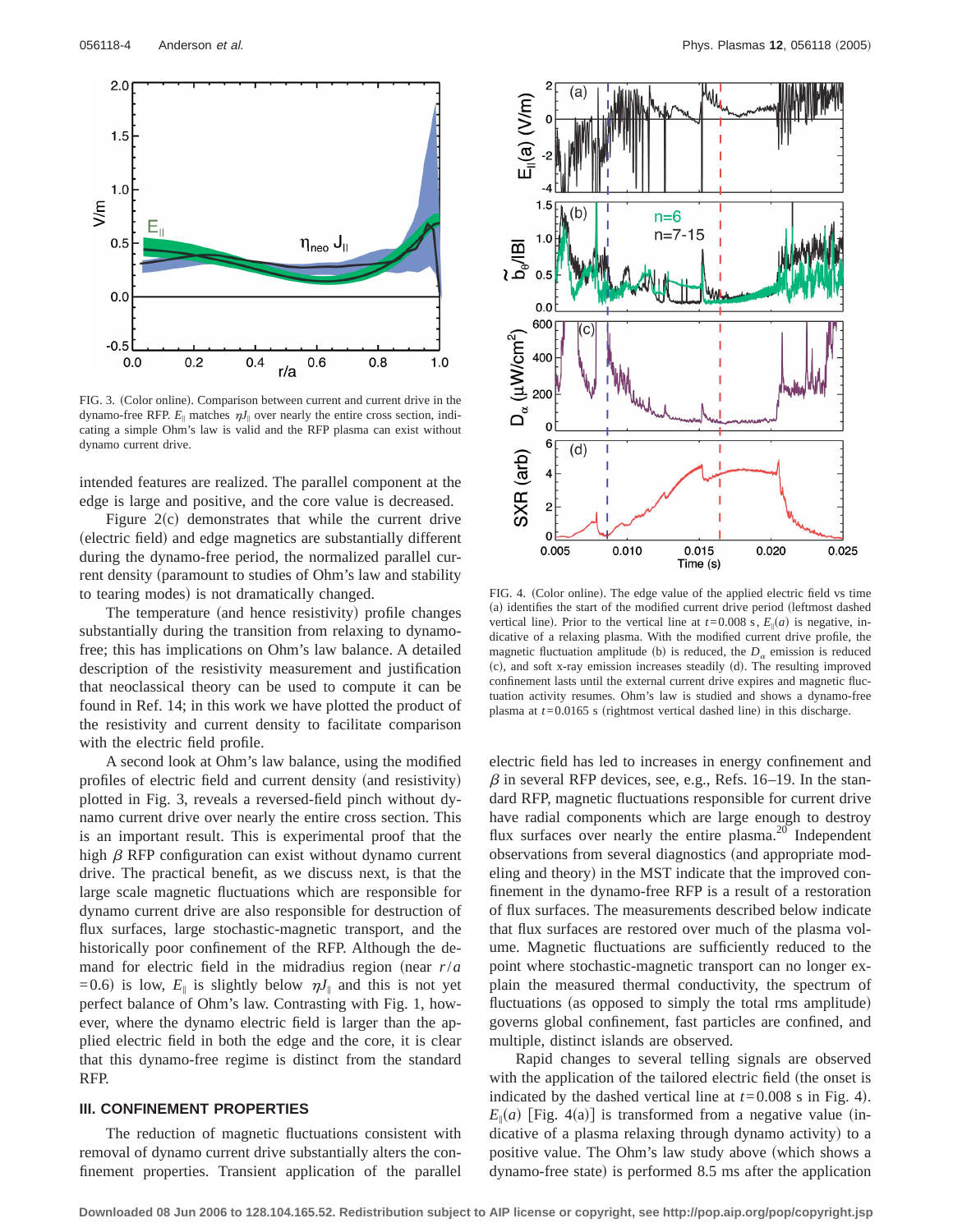of the electric field (indicated by the second vertical dashed line in Fig. 4). Magnetic fluctuation amplitudes  $[\tilde{b}_\theta(a), \text{Fig. 4})$ .  $4(b)$ ] versus time are clearly affected. The gray (green online) line is the largest single mode with poloidal mode number *m*=1 and toroidal mode number *n*=6, resonant near the center of the plasma, while the black line is the sum over toroidal mode numbers  $n=7-15$ . Emission measurements  $[D_\alpha, Fig. 4(c),$  and soft x-ray (SXR), Fig. 4(d)] are indicative of rapid changes in confinement. Prior to application of parallel electric field, the RFP is characterized by periodic bursts of magnetic fluctuation amplitude corresponding to a large negative-going spike in  $E_{\parallel}(a)$ , or discrete bursts of dynamo activity. These coincide with bursts in  $D_{\alpha}$  (indicative of plasma-wall interaction) and immediately precede a sharp reduction of SXR emission as core heat is rapidly lost. Upon application of the parallel electric field, the high *n* mode amplitude decreases rapidly, the  $D_{\alpha}$  drops and the SXR steadily rises indicating improved confinement (the Ohmic input power is rapidly decreasing during this transition<sup>21</sup>. Note that while the  $n=7-15$  amplitudes have dropped, the amplitude of the core resonant  $n=6$  is actually quite large during the good confinement period from *t*=0.013 to 0.015 s. This effect has been examined in detail in Ref. 22, where it is shown that the central electron temperature correlates very strongly with the  $n=8-15$  mode amplitudes and only weakly with total amplitude (including the  $n=6$  core-resonant mode). The discharge characterized in Fig. 4 is a typical example of the improved confinement; there are still a number of bursts (observed in magnetic fluctuation amplitude and as large spikes in the electric field) during the externally applied parallel edge field. Discharges that are burst-free over the entire duration of the applied electric field are attainable $15$  and the temperature of such discharges is higher than shown in Fig. 5. This particular set of slightly less impressive discharges has been studied in detail because (somewhat unexpectedly) the measurement of  $Z_{eff}$  and hence of  $\eta$ has been more reliable in discharges with some bursts in  $D_{\alpha}$ emission.<sup>23</sup> The end of the good confinement period is marked by a return of the higher magnetic fluctuations,  $D_{\alpha}$ indicates edge activity, and the SXR emission indicates a rapid loss of heat.

### **A. Transition away from stochastic transport**

The standard RFP is governed by stochastic-magnetic transport.<sup>20</sup> The temperature profiles measured by Thomson scattering in standard and dynamo-free RFP discharges are shown in Fig.  $5(a)$ . The standard profile is shown (black line) with a central value of about 300 eV and a very small gradient everywhere inside  $r/a = 0.9$ . Conversely,  $T_e$  in the dynamo-free RFP (plotted in gray, red online) has a central value more than twice that in the standard case, and a substantial gradient is observed over the entire cross section. The thermal conductivity profile  $\chi_e$  based on the measured temperature and power deposition profiles is shown for both cases in Fig. 5(b);  $\chi_e$  in the dynamo-free case is much lower as expected from the temperature gradients. The predicted thermal conductivity from stochastic field line wandering for each case is also shown. These values are obtained through a



FIG. 5. (Color online). Measured temperature profiles (a) are plotted for standard (black) and dynamo-free (gray, red online) RFP plasmas. The measured thermal conductivity (computed with the temperature gradient and Ohmic input power) for each case is plotted (b). In addition, the predicted conductivity assuming only stochastic-magnetic transport is shown with a narrow line and squares. The standard RFP is clearly governed by stochastic transport, while transport in the core of the dynamo-free RFP cannot be explained by magnetic stochasticity.

combination of experiment and simulation. The magnetic field and resistivity profiles are input to a three-dimensional (3D) magnetohydrodynamics (MHD) computation which finds the radial eigenfunction of each mode. The edgemeasured fluctuation amplitude is used to scale the eigenfunction and obtain the radial field perturbation for each mode as a function of radius. A field line tracing code then follows the field lines based on the radial perturbations everywhere and computes the magnetic diffusion coefficient  $D_M$ . For stochastic diffusion, the thermal conductivity  $\chi_{e,st}$  $= v_{\parallel}D_M$  is the product of the parallel velocity with the magnetic diffusion coefficient as particles (and their heat) stream freely along a radially wandering magnetic field. These predictions are plotted versus radius for standard and dynamofree discharges. The uncertainties in this analysis are substantial (see Ref. 20 for details) but there are three conclusions to draw. First, the standard RFP is clearly governed by stochastic magnetic transport. Second, there is a region, near  $r/a = 0.6$ , in the dynamo-free case where the measured thermal conductivity agrees with the stochastic model. Finally, the measured thermal conductivity in the core of the dynamo-free plasma cannot be explained by stochastic-magnetic transport. One caveat in this analysis is that eigenfunctions have not been computed for the dynamofree case; those computed for the standard RFP have been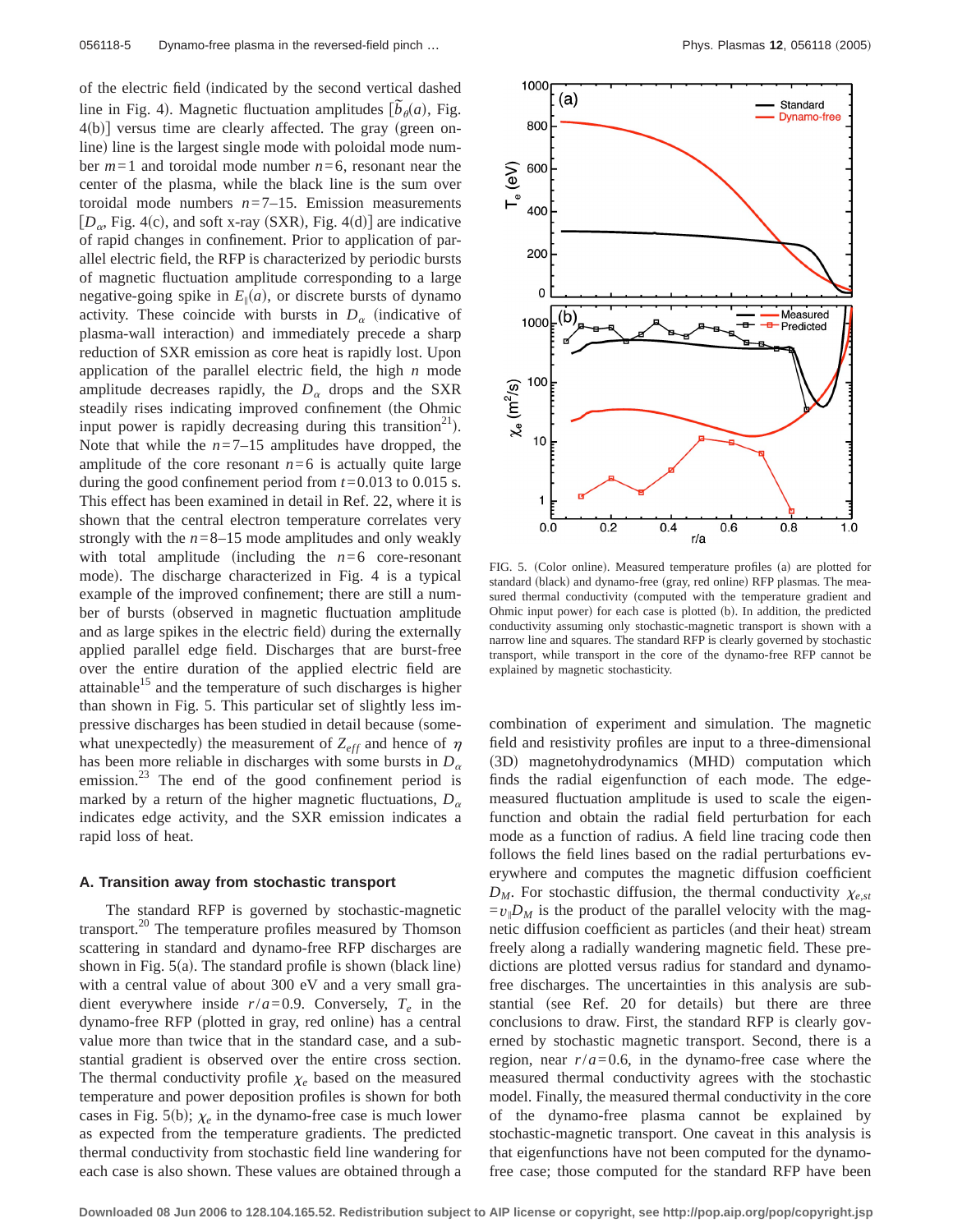

FIG. 6. (Color online). The measured hard x-ray spectrum is plotted for standard (black) and dynamo-free (gray, red online) discharges. The solid lines accompanying each are Fokker–Planck calculations which best fit the measured spectrum. The standard case has a diffusion proportional to parallel speed (consistent with stochastic-magnetic transport), while diffusion in the dynamo-free case is independent of parallel velocity, indicating a different transport mechanism is dominant.

used. However, comparison of  $q$  profiles [Fig. 2(b)] shows the location of core-resonant modes is similar for the two cases.

### **B. Fast particles confined**

With the standard RFP's large loop voltage  $\sim10-20$  V) and low electron density  $\sim1\times10^{19}$  m<sup>-3</sup>) one would expect to see a significant number of runaway electrons. They are not observed. The reason is that the confinement of fast particles is poor due to magnetic stochasticity. The transport is governed by Rechester–Rosenbluth-like streaming of electrons along field lines which wander radially, or  $D_{RR} = v_{\parallel}D_M$  where the overall diffusion is expected to be proportional to the parallel speed of the particle. With nested flux surfaces this model will not apply, and the dependence of parallel velocity in the transport will be removed.

Figure 6 is a rigorous measurement and accompanying Fokker–Plank modeling which demonstrates the nature of transport in two different RFP regimes.<sup>24</sup> Shown in black is the hard x-ray flux measured by a CdZnTe detector viewing the core of the standard RFP. There is a small but measureable flux up to about 40 keV but above this energy there is effectively no flux. Fokker–Planck modeling<sup>25</sup> adds a crucial point to this analysis. Along with the measured equilibrium and resistivity profiles as input, a specified diffusion based on two parameters  $D_r = D_\rho (v_\parallel/v_{th})^\alpha$  will predict the x-ray spectrum. The best fit to the standard data is  $D_0=25 \text{ m}^2/\text{s}$ and  $\alpha=1$ . The latter number makes this consistent with stochastic-magnetic transport.

During dynamo-free RFPs, the situation is quite different. Shown in gray (red online) lines in Fig. 6 is the flux from the plasma core during the dynamo-free period. The flux at low energy is increased over the standard RFP level by more than an order of magnitude and a finite flux is measured to 100 keV and beyond. The best fit modeling for this measurement occurs at  $D_0 = 3$  m<sup>2</sup>/s and  $\alpha = 0$ ; the diffusion is



FIG. 7. (Color online). Multiple core magnetic islands are seen in SXR emission during dynamo-free operation. This tomographic inversion is performed on a discharge with small but finite  $n=6$  and  $n=8$  mode amplitudes and a nearly vanishing *n*=7 amplitude. Overplotted in black are the *q*  $=1/6$ ,  $1/7$ , and  $1/8$  surfaces from equilibrium reconstruction.

not attributable to stochastic-magnetic transport. This type of diffusion would be expected, however, for electrostatic transport within a configuration with closed flux surfaces.

#### **C. Multiple core islands observed**

Perhaps the most direct evidence of restored flux surfaces in the dynamo-free RFP is provided by SXR emission. A four-camera, 74-chord array of SXR photodiodes provides excellent coverage of the plasma cross section and enables two-dimensional tomographic reconstruction. There is an extremely bright, peaked emission profile during dynamo-free periods, but analysis of the fluctuating component of the SXR emission yields information about the localized structures in the profile. Given that the core modes often rotate in the MST, a single large mode leads to a single frequency fluctuation on the emission from a given viewing chord. A second fluctuation with a slightly different frequency leads to an emission signal with a beat pattern added to the initial oscillation from a single mode. Careful analysis $^{26}$  and inversion of the emission signals reveals island-shaped structures in the core of the MST plasma.

Figure 7 is a tomographic inversion of the fluctuating component of the SXR emission during a particular dynamofree period where the measured mode amplitudes are all decreased substantially from the standard RFP level, but the  $n=6$  and  $n=8$  are considerably stronger than the neighboring  $n=7,9,10, \ldots$  modes. The reconstruction clearly shows two *m*=1 island structures in the core of the RFP, and they are located as expected: the  $q=1/6$ ,  $1/7$  and  $1/8$  surfaces from equilibrium reconstruction are overplotted (black circles) and intersect the island structures.

The decrease in radial magnetic perturbations during dynamo-free periods has resulted in island widths small enough such that the islands no longer overlap in the core of